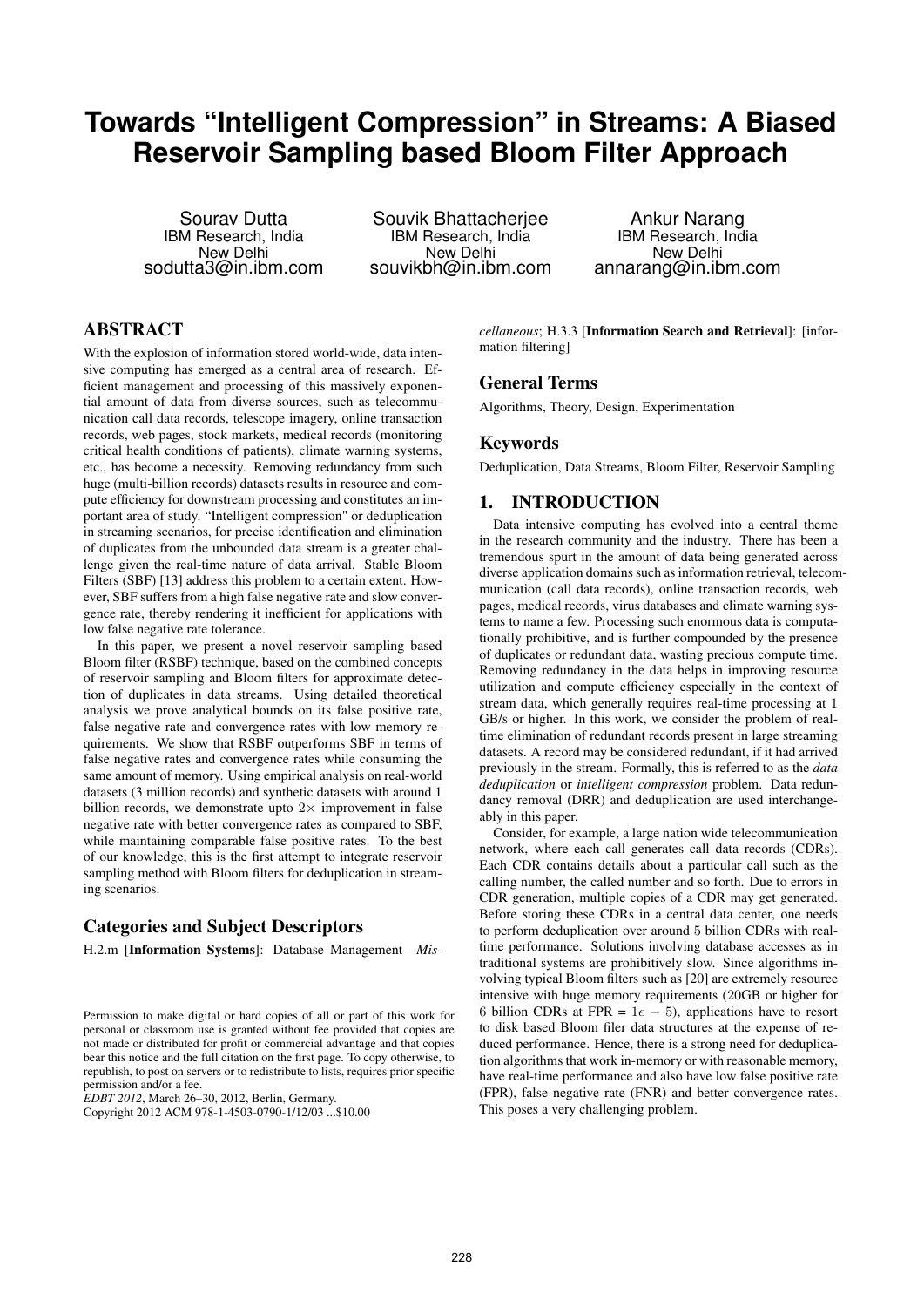Similarly, search engines which regularly crawl the Web, extract URLs from the crawled pages to update their corpus of webpages. Given the list of URLs extracted from the content of a crawled page, a search engine must probe its archive to determine if the URL is already present in its collection, and if re-crawling of the URL can be avoided [24]. This involves duplicate detection, which in practice may be imprecise but is indispensable given the number of webpages present in the Internet. The consequence of an imprecise duplicate detection is that some alreadycrawled pages will be crawled again (caused by FN), or some new URLs which should be crawled are missed (caused by FP). Here, a high FNR might lead to severe performance degradation, while a relatively high FPR results in new pages being ignored leading to a stale corpus of webpages, both of which need to be balanced since a search engine can archive only a small portion of the entire web [13].

[31] proposes another application for approximate duplicate detection in a streaming environment. In a Web advertising scenario, advertisers pay web site publishers for clicks on their advertisements. For the sake of profit, it is possible that a publisher fakes some clicks (using scripts). Hence a third party, the advertising commissioner, has to detect those false clicks by monitoring duplicate user IDs and IPs. Here, low FNR is necessary to ensure minimal fraud. Ensuring low FNR while simultaneously having low FPR, along with memory efficiency presents a difficult scenario.

Straightforward approaches for data redundancy removal (DRR) involve pair-wise string comparisons, leading to quadratic complexity. This prohibits real-time redundancy removal over enormous (1 to 10 billion) number of records. In order to address this computational challenge, Bloom filters [10] are typically used. Bloom filters are space-efficient probabilistic data structures that provide fast set membership queries, but with a small FPR.

Typical Bloom filter approaches involve  $k$  comparisons for every record, where  $k$  is the number of hash functions computed per record to check the bits of the Bloom filter array. This leads to poor performance, as for an in-memory DRR over billions of records, the memory required by such Bloom filter array is very high (order of tens of Gigabytes depending on the false positive rate). One approach is to store the Bloom filter array on the disk and bring parts of it into memory for reading and updates. But, this would lead to a huge fall in the overall DRR throughput (due to disk access overheads). Further, there is a trade-off between the cache performance and memory efficiency [34] in such Bloom filter design.

In order to address these challenges, we present the design of a novel Bloom filter based on biased Reservoir Sampling [40, 3], referred to as RSBF *(Reservoir Sampling based Bloom Filter)*. Using threshold based non-temporal bias function we obtain upto  $2\times$  improvement in FNR and much better convergence rates as compared to [13] while maintaining nearly the same FPR. The choice of such bias functions may be of independent research interest in this direction.

This paper makes the following contributions:

(1) We present the design of a novel Bloom filter based on biased Reservoir Sampling, RSBF. Using threshold based nontemporal bias function, we obtain improved FNR and convergence rates as compared to [13] while maintaining similar FPR.

(2) Using detailed theoretical analysis, we provide upper bounds on FPR and FNR. Further, we exhibit the faster convergence of our algorithm, compared to SBF, with expected bounds on the number of 1s in the Bloom filters.

(3) We demonstrate real-time in-memory DRR using both

real and synthetic datasets of the order of one billion records. We observe upto  $2 \times$  better FNR and much better convergence rates compared to the prior results.

#### 2. PRELIMINARIES & BACKGROUND

A Bloom filter is a space-efficient probabilistic data structure that is widely used for testing membership queries on a set [9]. The efficiency is achieved at the expense of a small false positive rate, where the Bloom filter may falsely report the presence of an element in the set. However, it does not report false negatives, i.e. falsely reporting the absence of an element in the set. Representing a set of  $n$  elements by a Bloom filter requires an array of m bits  $(m \ll n)$ , initially all set to 0. To insert an element  $e_i$ into the Bloom filter,  $k$  bits (locations) in the Bloom filter array are set. These  $k$  locations are evaluated from  $k$  independent hash functions  $h_1(e_i), \ldots, h_k(e_i)$ . If all the locations are already set to 1, then either the element  $e_i$  is already a member of the set or is a false positive. The probability of the false positive rate [10] for a standard Bloom filter is given by:

$$
\text{FPR} \approx \left(1 - e^{-kn/m}\right)^k \tag{2.1}
$$

Given n and m the optimal number of hash functions  $k = \ln 2.(m/n)$ . For detailed analysis of these derivations, we refer the reader to [10].

To support a situation where the contents of a set changes over time, with elements being continually inserted and deleted, Fan et al. [16] introduced counting Bloom filters. This approach allows elements to be updated in the Bloom filter by using a small counter instead of a single bit at every position. Insertion now requires the corresponding counters to be incremented. On the other hand, deletion requires the corresponding counters to be decremented. The process of deletion introduces a *false negative*, wherein an element is wrongly reported as unique.

In reservoir sampling [40], one continuously maintains a reservoir of size  $n$  from the data stream. The first  $n$  points in the data stream are added to the reservoir for initialization. Subsequently, after t elements of the data stream have been processed, the  $(t + 1)$ <sup>th</sup> element is added to the reservoir with probability  $n/(t + 1)$ , also known as the *insertion probability*. This element replaces a randomly chosen element from the current reservoir. We note that the probability value  $n/(t + 1)$  reduces with stream progression. Reservoir sampling thus satisfies the following property:

**Property** After  $t$  points in the data stream have been processed, the probability of any point in the stream belonging to the sample of size *n* is equal to  $n/t$ .

One interesting characteristic of this maintenance algorithm is that it is extremely efficient to implement in practice. When new points in the stream arrive, we only need to decide whether or not to insert into the current sample array which represents the reservoir. The sample array can then be overwritten at a random position. The bias function [3] associated with the  $r^{th}$  data point at the time of arrival of the  $t^{th}$  point ( $r \leq t$ ) is given by  $\overline{f}(r, t)$ and is related to the probability  $p(r, t)$  of the  $r<sup>th</sup>$  point belonging to the reservoir at the time of arrival of the  $t<sup>th</sup>$  point. Specifically,  $p(r, t)$  is proportional to  $f(r, t)$ . The function  $f(r, t)$  is monotonically decreasing with  $t$  (for fixed  $r$ ) and monotonically increasing with  $r$  (for fixed  $t$ ). Therefore, the use of a bias function ensures that recent points have higher probability of being represented in the sample reservoir. Hence, we define the con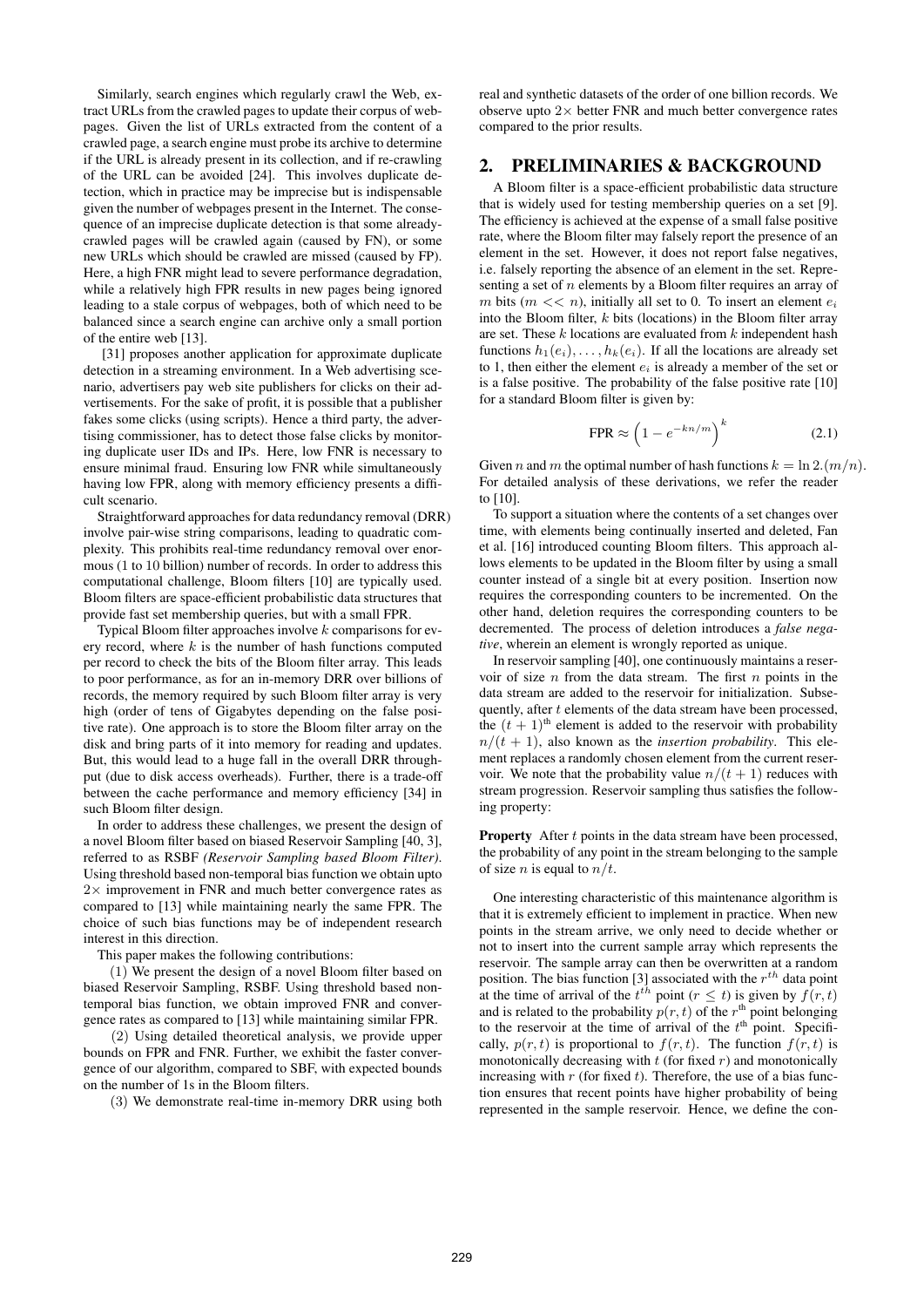cept of a bias-sensitive sample  $S(t)$ , which in turn is defined by the bias function  $f(r, t)$  as,

**Definition** Let  $f(r, t)$  be the bias function for the  $r^{th}$  point at the arrival of the  $t^{th}$  point. A biased sample  $S(t)$  at the time of arrival of the  $t^{th}$  point in the stream is defined as a sample such that the relative probability  $p(r, t)$  of the  $r^{th}$  point belonging to the sample  $S(t)$  (of size *n*) is proportional to  $f(r, t)$ .

# 3. RELATED WORK

Duplicate detection poses a classical problem within the domain of data storage and databases giving rise to numerous buffering solutions. With the advent of online arrival of data and transactions, detection of duplicates in such streaming scenarios using similar buffering and caching mechanisms [19] constitutes a naïve solution given the inability to store the entire information arriving in an infinite stream. Hence fuzzy duplicate detection methods [8, 41] present an alternative method for tackling the problem.

Data stream management has emerged as a fundamental research domain involving approximate frequency moments [5], element classification [23], correlated aggregate queries [21] to name a few. *Bit Shaving*, the problem of fraudulent advertisers not paying commission for a certain fraction of its traffic has been studied in [36]. Approximate duplicate detection has been an area of concern both in the domain of database management and Web applications. Algorithms for redundancy removal for search engines were studied in [11, 12, 29]. File-level hashing was used in storage systems to detect duplicates [1, 39, 15]. However this techniques provides a low compression ratio. For fixed-sized data blocks, [35] proposed secure hashes. Bloom filter was first used by the TAPER system [27]. Further caching techniques have also been applied on Bloom filters as in [4].

In this paper we put forth a novel approximate deduplication algorithm in streaming environments using Bloom filters [9]. The literature contains several proposed Bloom filter variants to suit various application needs for deduplication. These include, counting Bloom filters [16], compressed Bloom filters [32], spacecode Bloom filters [28], and spectral Bloom filters [37] among many. Counting Bloom filters replace an array of bits with counters in order to count the number of items hashed to a particular location. The others use subtle variations to efficiently meet the nature of demand of the applications.

The window model of Bloom filters [31] also contains several flavors such as landmark window, jumping window, along with the recently proposed sliding window [38], all of which operate on a definite amount of history of objects observed in the stream to draw conclusions for future processing of the stream elements.

Another exciting Bloom filter structure proposed recently, SBF [13] provides a stable guarantee regarding the nature of performance of the structure given a very large stream. This constant performance is of huge importance in real-time applications involving de-duplication. It continuously evicts stale information from the Bloom filter to make room for more recent elements. It also provides a tight upper bound of false positive rates, however theoretically it attains stability at infinite stream length. In this paper, we used biased reservoir sampling based Bloom filter and prove upper bounds on both FPR, FNR and fast convergence to stability. Using empirical analysis, we demonstrate around  $2\times$  better FNR compared to [13] and also better convergence rates.

Interestingly, Bloom filters have also been applied to networkrelated applications, albeit for solving different problems, such as finding heavy flows for stochastic fair blue queue management [17], providing a useful tool to assist network routing, such as packet classification [7], per-flow state management and the longest prefix matching [14]. [26] proposes a new Bloom filter structure that supports representation of items with multiple attributes and exhibits a low false positive rate. It is composed of multiple Bloom filters and a hash table to represent items accurately and efficiently. [25] extends *Bloomjoin*, the state-of-the-art algorithm for distributed joins, to minimize the network usage for the query execution based on database statistics. [30] discusses how Bloom filters can be used to speed up name-to-location resolution process in large scale distributed systems.

A related problem of finding the number of distinct elements present in a data stream was explored in [18]. There exists several other methodologies in the data stream domain to approximate the frequency and norms of the input elements. Our approach as presented in this paper provides a conjugation of Bloom filters and reservoir sampling technique to efficiently approximate duplicate detection in such unbounded streams.

The problem of synopsis maintenance [6] [22] has been studied in great detail due of its extensive application for query estimation [33] in data streams. Many synopsis methods such as sampling, wavelets, histograms and sketches are designed for use with specific applications such as approximate query answering. A comprehensive survey of stream synopsis construction algorithms may be found in [2]. An important class of stream synopsis construction methods is *reservoir sampling* [40]. The method of sampling has great appeal because it generates a sample of the original multi-dimensional data representation. Hence, it can be used with arbitrary data mining applications with minor changes to the underlying methodologies and algorithms.

[3] proposes a new approach on memory-less temporal bias function based reservoir sampling for continually evolving data streams. It demonstrates that such bias functions lead to efficient implementation:  $O(1)$  processing time per stream element. While biased reservoir sampling is a difficult problem (with the one pass constraint), [3] shows that it is possible to design very efficient replacement algorithms for such important class of "memory-less" bias functions. In addition, incorporation of bias results in upper bounds on reservoir sizes in many cases limits the maximum space requirements to nearly constant even for an infinitely long data stream. This enables its application in a variety of space-constrained scenario.

In this paper, we present a non-temporal threshold based bias function for reservoir sampling for the deduplication problem using Bloom filters, resulting in low FNR. Further, we establish theoretical upper bounds and show empirical results to support the efficiency and fast convergence rates of our algorithm.

# 4. RESERVOIR SAMPLING BASED BLOOM FILTER APPROACH (RSBF)

The design of RSBF (Figure 1) is motivated by the reservoir sampling technique [40] and is targeted for detecting duplicates in large data streams. We consider  $k$  Bloom filters each of size s bits. Initially all the bits are set to zero. Each element of the stream is mapped to one of the  $s$  bits in each of the  $k$  different Bloom filters. Each of these  $k$  bits is generated by a uniform random hash function. These  $k$  locations are also probed to determine whether the element is *distinct* or *duplicate*, similar to the procedure followed in regular Bloom filters. If all the  $k$  bits are set to 1, then the element is said to be *duplicate*, otherwise *distinct*.

The initial s elements of the stream are directly inserted into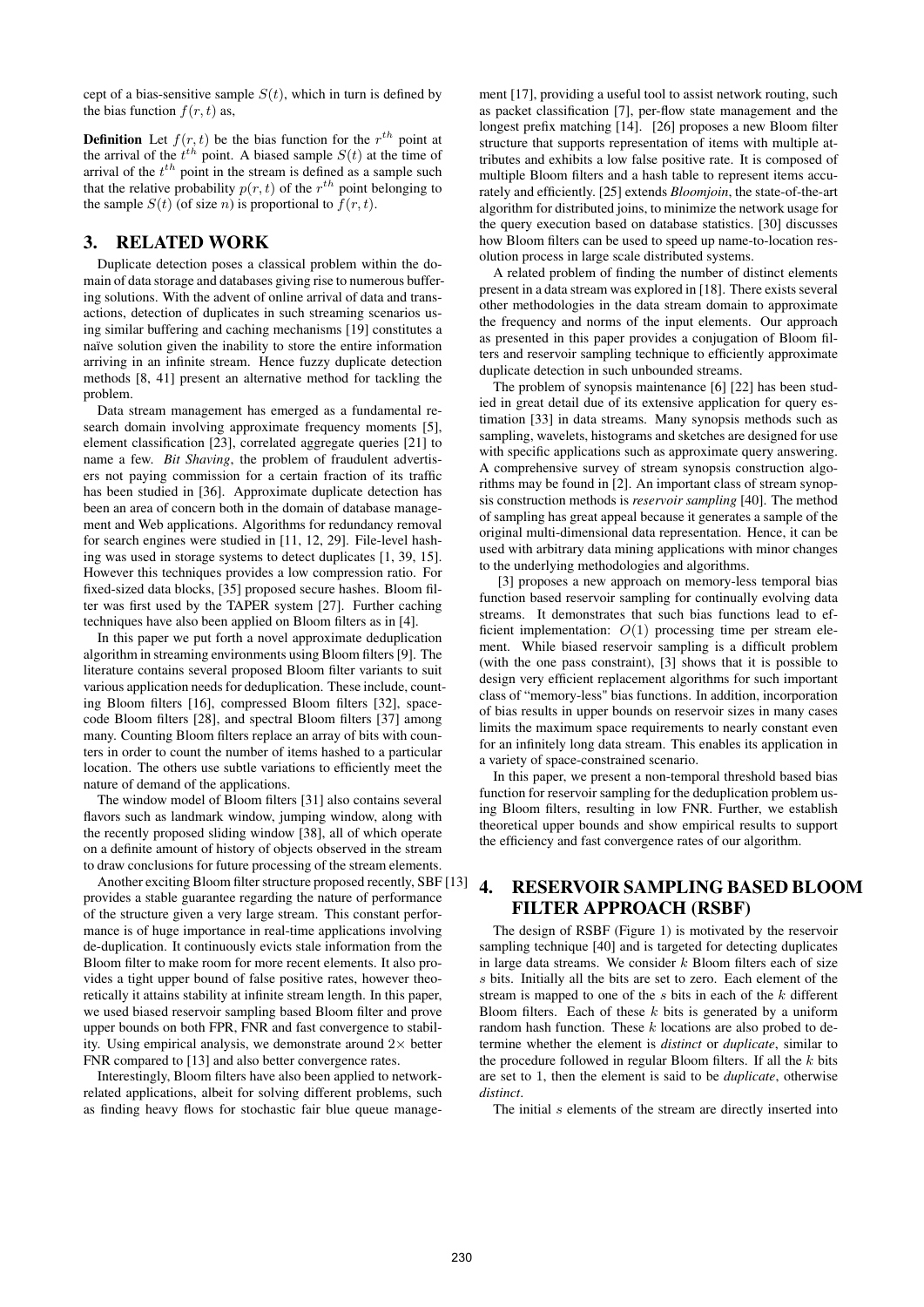

Figure 1: The structure of RSBF

the RSBF, as in reservoir sampling method, by setting the corresponding k bits in the Bloom filters. Each element  $e_i$ ,  $i > s$ of the stream is then inserted with a probability  $p_i = s/i$  (*insert probability*), where  $i$  is the current length of the stream and  $s$  is the size of a Bloom filter (the reservoir). For inserting the element  $e_i$ , the k hash bits are generated by the hash functions and the corresponding Bloom filter bits are set to 1.

In order to accommodate future elements in the infinite stream within a limited memory space and simultaneously prevent high false positive rates, whenever an element is inserted, we reset  $k$  bits to 0. These  $k$  bit locations, one from each Bloom filters are chosen uniformly at random. However, this deletion operation leads to the occurrence of false negatives in the structure. We observe that the use of reservoir sampling technique in the Bloom filters increases the probability that an element will not be inserted (due to a possible duplicate) into the Bloom filters as the stream progresses. Due to this property, even the new elements arriving later in the stream may be repeatedly rejected by the reservoir algorithm, resulting in an increase in the FNR of the structure and thereby degrading the performance of RSBF.

To address this problem, we propose a novel extension which can be considered as a weak form of biased reservoir sampling performed on the stream. After the reservoir sampled insertion probability falls below a specific threshold, say  $p^*$ , any element in the stream reported as unique by probing its corresponding bits in the  $k$  Bloom filters, is inserted. This helps to keep the false negative rate in check as the next time the same element arrives, it will correctly be reported as a duplicate. This procedure also enables the Bloom filters to evolve with changes in the data skew of the stream, and help RSBF to dynamically adapt itself to a changing stream. The reservoir sampling still operates on the other elements of the stream.

As the stream length increases, the probability that an element is duplicate increases (for finite universe of the stream elements). If most of the elements in the Bloom filters become 1, the false positive rate increases. The reservoir sampling method, helps to prevent such a scenario by rejecting elements. While this leads to increase in the false negative rate, the use of the threshold  $p^*$ , helps to control the increase in  $FNR$ . Thus this novel combination of reservoir sampling and the threshold, complements each other; keeping both the FPR and the  $FNR$  at acceptably low limits. The pseudo-code for the working of RSBF is given in Algorithm 1.

We emphasize that the insertion procedure of RSBF selects  $k$ bits (one bit for each of the Bloom filters) to be set to 1 and another  $k$  bits to be reset to 0. This approach leads to a near constant number of 1s and 0s in RSBF, *stability* as discussed later in the paper. Hence, RSBF exhibits significantly lower FNR and faster convergence rate to stability with comparable FPR as that of SBF, making it a more attractive structure for modern day applications. In the following sections, we validate the efficient performance of RSBF by providing theoretical bounds and detailed empirical analysis.

Algorithm 1:  $RSBF(S)$ **Require:** Threshold FPR  $(FPR_t)$ , Memory in bits  $(M)$ , and Stream  $(S)$ Ensure: Detecting *duplicate* and *distinct* elements in S Compute the value of  $k$  from  $FPR_t$ . Construct  $k$  Bloom filters each having  $M/k$  bits of memory.  $iter \leftarrow 1$  $flag \leftarrow 0$ for each element  $e$  of  $S$  do Hash e into k bit positions,  $H = h_1, \dots, h_k$ . for each  $h_i$  in H do if bit at position  $h_i$  in the  $i^{th}$  bloom filter is not set then  $Result \leftarrow DISTINCT$  $flag \leftarrow 1$ break end if if  $flag = 0$  then  $Result \leftarrow DUPLICATE$ end if Compute probability of insertion of  $e, P_e$ if  $(P_e \leq (s/iter))$  OR (iter  $\leq s$ ) then for all positions  $h_i$  in H do Set the bit at  $h_i$  of the  $i^{th}$  bloom filter. end for else **if**  $(P_e > p^*)$  AND (*Result = DISTINCT*) then for all positions  $h_i$  in H do if  $\mathfrak{h}_i=0$  then Find a bit in  $i^{th}$  bloom filter which is set to 1, and reset to 0. Set the bit at  $h_i$  position to 1 end if end for else No operation. end if end if  $iter \leftarrow iter + 1$ end for end for

# 5. THEORETICAL FRAMEWORK

In this section, we present theoretical bounds and analysis for FPR, FNR and the fraction of ones (convergence rates) of our RSBF data structure. Later we present extensive results justifying the validity of our approach. Table 1 describes the symbols used throughout the paper.

#### 5.1 False Positive Rate

In this subsection, we compute the false positive rate, (FPR) of our proposed algorithm. A false positive, FP occurs when a distinct element of the stream is reported as a duplicate.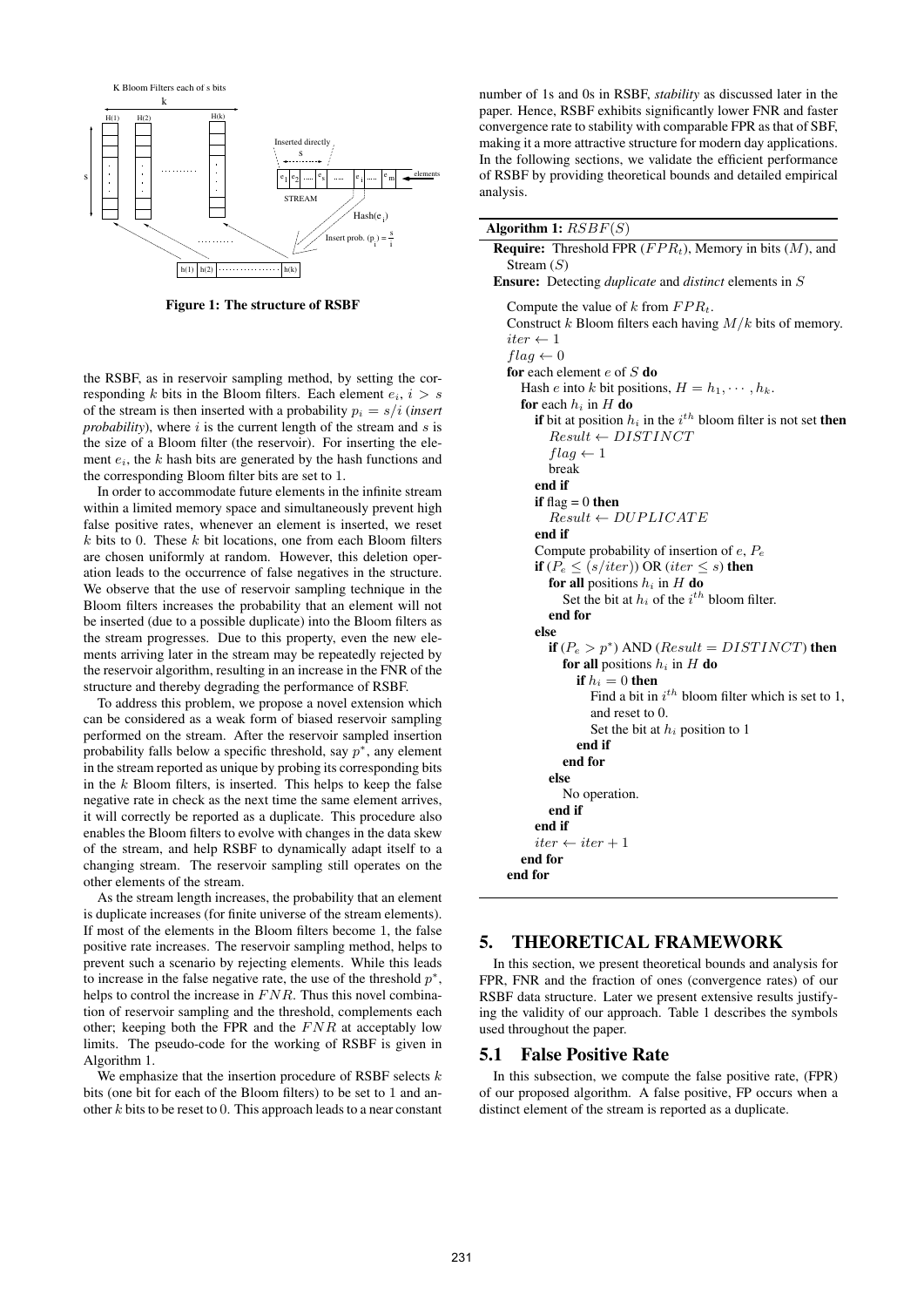| <b>Symbols</b> | <b>Meanings</b>                                       |  |  |  |
|----------------|-------------------------------------------------------|--|--|--|
| М              | Available memory (in bits)                            |  |  |  |
| k              | Number of bloom filters                               |  |  |  |
| S              | Size of each bloom filter (in bits)                   |  |  |  |
| $p_i$          | Prob. of insertion by Reservoir Sampling              |  |  |  |
| $p^*$          | Insertion threshold prob. for distinct elements       |  |  |  |
| $h_i$          | Hash position within the $i^{\text{th}}$ bloom filter |  |  |  |
| S              | Stream of input elements                              |  |  |  |

Table 1: Symbol List

Consider the FP of  $e_{m+1}$ , the  $(m+1)$ <sup>th</sup> element of the stream. We assume that the elements of the stream are uniformly drawn at random from a universe Γ, with  $|\Gamma| = U$ .

Let  $P_{unique}$  be the probability that  $e_{m+1}$  has not occurred in the first m elements of the stream.

$$
P_{unique} = \left(\frac{U-1}{U}\right)^m \tag{5.1}
$$

Let  $e_{m+1}$  hash to  $H = \{h_1, h_2, \ldots, h_k\}$  positions, where  $h_i \in$ [1, s] for the i<sup>th</sup> Bloom filter.  $e_{m+1}$  will be reported as a duplicate when all the bit positions in  $H$  are set to 1 after the first  $m$ stream elements. Since all the Bloom filters are identical and are independently processed, we argue with one of them, and then extended for the others.

Assume element  $e_l$  hashes to position  $h_1$  in the first Bloom filter. Initially, all the bits of the Bloom filters are set to 0. Let the latest transition of  $h_1$ , from 0 to 1, occur at the  $l^{\text{th}}$  iteration, and thereafter  $h_1$  is never reset, i.e. set to 0. We observe, in RSBF a bit will not be reset to 0 in any iteration, if the stream element for the iteration is not selected for insertion or a different bit of the Bloom filter is chosen for deletion, if the element is to be inserted. We represent the probability of such a transition of  $h_1$ by  $P_{trans}$ . Therefore,

$$
P_{trans} = P(e_l \text{ is inserted}).P(e_l \text{ selects } h_1).P(h_1 \text{ is not reset})
$$

$$
= p_l \cdot \frac{1}{s} \cdot \prod_{i=l+1}^{m} \left[ (1-p_i) + p_i \cdot \frac{s-1}{s} \right] = \frac{s}{l} \cdot \frac{1}{s} \cdot \prod_{i=l+1}^{m} \left( 1 - \frac{1}{i} \right) = \frac{1}{m}
$$

This transition (Event 1) may happen during any of the iterations from  $(s + 1)$  to m. Hence,  $l \in [s + 1, m]$  giving,

$$
P_{range} = \sum_{l=s+1}^{m} P_{trans} = \sum_{l=s+1}^{m} \frac{1}{m} = \frac{m-s}{m}
$$
 (5.2)

Since the different Bloom filters are independent, the analysis for other bit positions in  $H$  hold similarly as given by Eq. (5.2). The final decision (*distinct or duplicate*) regarding em+1 is taken after probing all the bit positions of  $H$ , and hence,

$$
P_H = \left(1 - \frac{s}{m}\right)^k \approx 1 - \frac{k.s}{m} \tag{5.3}
$$

It can be observed that the transition of the bit may also be possible during the first s elements of the stream (Event 2). Since the first s elements of the stream are always inserted, all the bit positions in H should be set at least once during this period for an element to be reported as duplicate. Therefore, the probability that the bit in a Bloom filter is set in the initial  $s$  iterations is given by,

$$
P_{s\_set} = 1 - \left(\frac{s-1}{s}\right)^s \approx 1 - \frac{1}{e}
$$
 (5.4)

Also, this bit must not be reset during the  $(s + 1)$ <sup>th</sup> to  $m<sup>th</sup>$  iterations, which is given by,

$$
P_{reset'} = \prod_{i=s+1}^{m} \left[ p_i \cdot \left( 1 - \frac{1}{s} \right) + (1 - p_i) \right] = \frac{s}{m} \quad (5.5)
$$

Using Eqs. (5.4) and (5.5), the probability of all the bits for  $e_{m+1}$ at positions in  $H$  being set is,

$$
P_{H_s} = \left( \left[ 1 - \frac{1}{e} \right] \cdot \frac{s}{m} \right)^k \tag{5.6}
$$

Either of the above two events will contribute to the FPR, hence the probability of  $e_{m+1}$  being reported as an FP can be obtained by using Eqs. (5.1), (5.3), and (5.6), which is given by,

$$
P_{FPR} = \left(\frac{U-1}{U}\right)^m \cdot \left[1 - \frac{k \cdot s}{m} + \left(\left[1 - \frac{1}{e}\right] \cdot \frac{s}{m}\right)^k\right] \tag{5.7}
$$

Analyzing Eq.  $(5.7)$ , we observe that as the stream length m tends to infinity, the right multiplicative factor tends to 1. However, as  $U - 1 < U$  the left multiplicative term tends to 0. Hence as the stream length increases, the observed FPR decreases and nearly becomes constant. This leads to a stable performance of RSBF similar to that of SBF. However, RSBF achieves this convergence much faster as opposed to SBF as discussed in Section 5.3. In Section 6, we present extensive experimental results that validates this claim.

#### 5.2 False Negative Rate

A false negative error occurs in the stream when a duplicate element is recognized as distinct. In this section, we focus on determining the probability of occurrence of an FN. As per the working of RSBF (Algorithm 1), an element  $e$  will be an FN if it has occurred in the stream earlier and one of the following two cases hold:

- 1. At least one of the  $k$  bits of the hash positions of  $e$  (set during the previous occurrence of  $e$ ) has been reset during the insertion of another stream element into the reservoir.
- 2. When e occurred earlier in the stream it was not inserted due to low insertion probability of the stream then (by Reservoir Sampling). However, according to the threshold  $p^*$  in Algorithm 1, we insert every distinct element in the stream if the current insertion probability,  $p_i \leq p^*$ . Therefore, if previous appearances of  $e$  had occurred before  $p_i$ was less than  $p^*$  and were not inserted, then it is likely to be detected as an FN when e repeats for the first time after the insertion probability of the reservoir falls below  $p^*$ .

We now consider the probability of occurrence of an FN for an element  $e_{m+1}$ , at the  $(m + 1)$ <sup>th</sup> iteration. Let the previous occurrence of element  $e_{m+1}$  be at position x, where it was inserted into the reservoir. Therefore,  $Pr(e_{m+1}$  occurs at x and is inserted) =  $P_x = p_x/U$ . Now, for all iterations from  $(x + 1)$ to m, either  $e_{m+1}$  has not occurred in the stream or was not inserted. Thus,  $Pr(e_{m+1}$  has not occurred OR  $e_{m+1}$  has not been inserted after  $x$ ) is given by,

$$
P_{x'} = \prod_{i=x+1}^{m} \left[ \frac{U-1}{U} + \frac{1-p_i}{U} \right] \le \left[ 1 - \frac{s}{U.m} \right]^{m-x} \quad [\because p_i = s/i]
$$

$$
\le e^{\frac{-s(m-x)}{U.m}} \quad [\because \frac{s}{U.m} \text{ is small}] \tag{5.8}
$$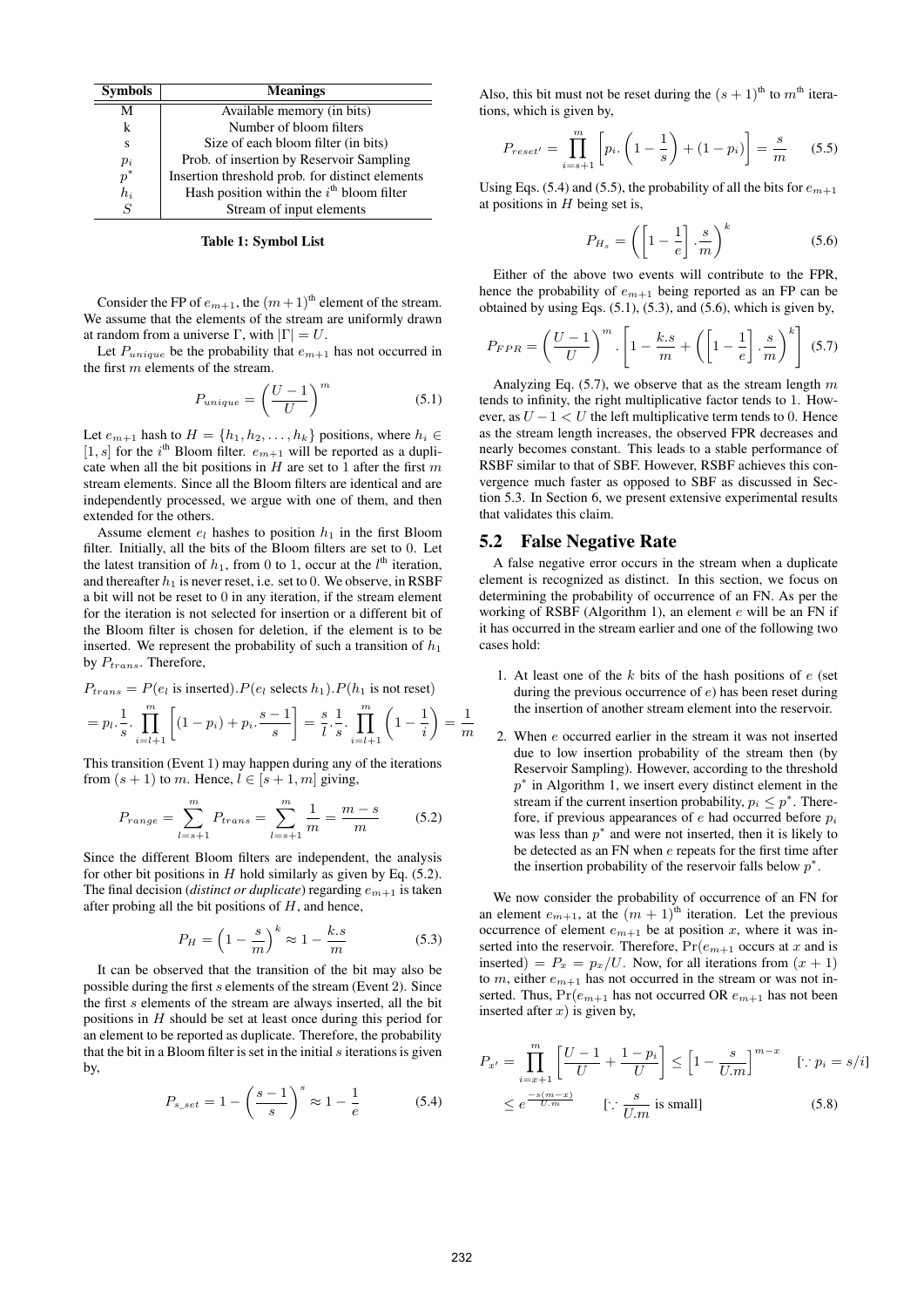Now,  $Pr(e_{m+1}$  was last inserted at position x) is given by,

$$
P_l = P_x \cdot P_{x'} \le \frac{s}{U.x} \cdot e^{\frac{-s(m-x)}{U.m}} \tag{5.9}
$$

Since  $e_{m+1}$  was last inserted at position x, the k bits corresponding to  $e_{m+1}$  were all set to 1. Therefore,  $e_{m+1}$  will be a FN if at least one of those  $k$  bits is reset to 0. Due to the deletion operation in case of insertion of an element into the reservoir, some of those  $k$  bits can be reset again. Let  $y$  be the last iteration where there is a transition from 0 to 1 for any of the  $k$  n=bits corresponding to  $e_{m+1}$ , after which it is not reset again till the  $m^{th}$ iteration, and hence  $x \leq y \leq m$ . Therefore,  $Pr(a \text{ bit is set at }$  $y) = P_y = p_y/s = 1/y$ . Also, Pr(that bit is not reset after y) is given as

$$
P_{y'} = \prod_{i=y+1}^{m} \left[ p_i \left( 1 - \frac{1}{s} \right) + (1 - p_i) \right] = \frac{y}{m}
$$
 (5.10)

Hence, Pr(the last transition of the bit from 0 to 1 in a buffer at y) can be expressed as a product of  $P_y$  and  $P_{y'}$  which is equal to  $1/m$ .

As  $y$  can vary from  $x$  to  $m$ , therefore the Pr( the bit remains set at  $m$ ) =  $\sum_{y=x}^{m} \frac{1}{m}$  =  $\frac{m-x+1}{m}$ . So, the Pr(at least one of those k bits is reset at  $m = P_r = 1 - Pr$ (the bit remains set at  $m)^k = 1 - \left(\frac{m-x+1}{m}\right)^k$ . Now,  $Pr(e_{m+1}$  is last inserted at x AND at least one of those k bits is reset at  $m$ ) is given by

$$
P_{lr} = P_l \cdot P_r \le \frac{s}{U.x} \cdot e^{\frac{-s(m-x)}{U.m}} \cdot \left[1 - \left(\frac{m-x+1}{m}\right)^k\right]
$$
\n
$$
(5.11)
$$

Let

$$
\gamma = s \cdot e^{\frac{-s(m-x)}{U.m}} = \frac{s}{1 + \frac{s(m-x)}{U.m} + \frac{\left[\frac{s(m-x)}{U.m}\right]^2}{2!} + \cdots}
$$

$$
= \frac{1}{\frac{1}{s} + \frac{m-x}{U.m} + \frac{s(m-x)^2}{2!(U.m)^2} + \cdots} \le 1
$$
(5.12)

Therefore, substituting Eq. (5.12) in Eq. (5.11) we have,

$$
P_{lr} \le \frac{1}{U.x} \cdot \left[ 1 - \left( \frac{m-x+1}{m} \right)^k \right] \tag{5.13}
$$

However, the value of x can vary within the range  $[(s + 1), m]$ . Hence, the probability of  $e_{m+1}$  being reported as a FN becomes,

$$
P_{FNR} = \sum_{x=s+1}^{m} P_{tr} \le \sum_{x=s+1}^{m} \frac{1}{U.x} \cdot \left[ 1 - \left( \frac{m-x+1}{m} \right)^{k} \right]
$$
  
\n
$$
= \sum_{x=s+1}^{m} \frac{1}{U.x} - \sum_{x=s+1}^{m} \frac{1}{U.x} \cdot \left( \frac{m-x+1}{m} \right)^{k}
$$
  
\n
$$
= \frac{1}{U} \cdot \ln \left( \frac{m}{s+1} \right) - \frac{1}{U} \cdot \sum_{x=s+1}^{m} \frac{1}{x} \cdot \left( 1 - \frac{x-1}{m} \right)^{k}
$$
  
\n
$$
\approx \frac{1}{U} \cdot \ln \left( \frac{m}{s+1} \right) - \frac{1}{U} \cdot \sum_{x=s+1}^{m} \frac{1}{x} \cdot \left( 1 - \frac{x.k}{m} \right) \quad [\because \frac{1}{m} \text{ is sm}
$$
  
\n
$$
= \frac{1}{U} \cdot \ln \left( \frac{m}{s+1} \right) - \frac{1}{U} \cdot \left[ \ln \left( \frac{m}{s+1} \right) - \frac{k.(m-s)}{m} \right]
$$
  
\n
$$
\therefore P_{FNR} \le \frac{k.(m-s)}{U.m}
$$
 (5.14)

If  $e_{m+1}$  had occurred in the first s iterations, then it had definitely been inserted, and  $e_{m+1}$  will be a FN if at least one of the bits is 0 at the  $(m + 1)$ <sup>th</sup> iteration. The probability that the last insertion of  $e_{m+1}$  occurs in the first s iterations is,

$$
P_{in\ s} = \left[1 - \left(\frac{U-1}{U}\right)^s\right] \cdot \prod_{i=s+1}^m \left[\frac{1}{U} \cdot (1-p_i) + \frac{U-1}{U}\right]
$$

$$
= \left[1 - \left(\frac{U-1}{U}\right)^s\right] \cdot \prod_{i=s+1}^m \left[1 - \frac{p_i}{U}\right]
$$

$$
\leq \left[1 - \left(\frac{U-1}{U}\right)^s\right] \cdot \prod_{i=s+1}^m \left[1 - \frac{s}{mU}\right] \qquad [\because p_i = s/i]
$$

$$
\approx \left[1 - \left(1 - \frac{s}{U}\right)\right] \cdot \left[1 - \frac{s}{mU}\right]^{m-s} = \frac{s}{U} \cdot e^{-\frac{s}{U \cdot m} \cdot (m-s)}
$$

$$
\leq \frac{1}{U} \qquad \text{[Using Eq. (5.12)]} \qquad (5.15)
$$

Similar to the previous arguments, probability of transition of a bit from 0 to 1 is  $1/m$ . As the position y can vary within [s+1, m], the probability that the bit is set after  $(m + 1)$ <sup>th</sup> iteration is  $\left(\frac{m-s}{m}\right)$ . Hence for all the Bloom filters, the probability of at least one bit being zero is given by,

$$
P_{set} = 1 - \left[1 - \frac{s}{m}\right]^k \approx \frac{s.k}{m} \tag{5.16}
$$

From Eq.  $(5.15)$  and  $(5.16)$  the FNR in this context is given by  $\frac{s.k}{U.m}$ . Using Eq. (5.14) and the above result (both can produce an FNR), the probability of  $e_{m+1}$  being reported as a FN can be bounded by,

$$
P_{FNR} \approx O\left(\frac{k}{U}\right) \tag{5.17}
$$

Hence, RSBF tends to observe a constant  $FNR$  as the stream length increases.

# 5.3 Stability Factor

SBF introduced the concept of*stability* of a Bloom filter, whereby the number of 1s or 0s in the structure become constant after a time period. It should be noted that as the FPR and FNR is dependent on the 1s and 0s present in the Bloom filter respectively, stability of their counts nearly guarantees constant performance of the data structure. In the analysis that follows, we show that our RSBF structure attains stability much earlier compared to SBF, which guarantees to achieve stability theoretically at infinite stream length.

In the following theorem, we intend to find out the expected fraction of ones in the RSBF. The fraction of ones (or zeroes) is important because the false positive rate (or FNR) is dependent on the fraction of ones (or zeroes). The faster we attain stability, the better will be the overall performance of the structure.

Let  $E(X)$  be the expected count of 1s in one of the k Bloom filters of RSBF; then the expected fraction of ones in RSBF,  $(\zeta)$ can be approximated by  $\frac{E(X)}{s}$ , where s is the size of each Bloom filter (in bits).

is small] *i*, the expected fraction of ones  $(\zeta)$  is a constant,  $\forall i > s$ . THEOREM 5.1. *Given an RSBF with* k.s *bits, at any iteration*

> PROOF. Let  $\lambda$  denote the count of ones in a Bloom filter after iteration  $(i-1)$ . We begin our analysis with a single Bloom filter as other Bloom filters (and the operations on them) are identical. We observe that by Algorithm 1, the count of ones can either increase or decrease by one only or remain the same in iteration i. Therefore, the expected count of ones can be expressed as,

$$
E(X) = (\lambda - 1) \Pr(\lambda - 1) + \lambda \Pr(\lambda) + (\lambda + 1) \Pr(\lambda + 1)
$$
 (5.18)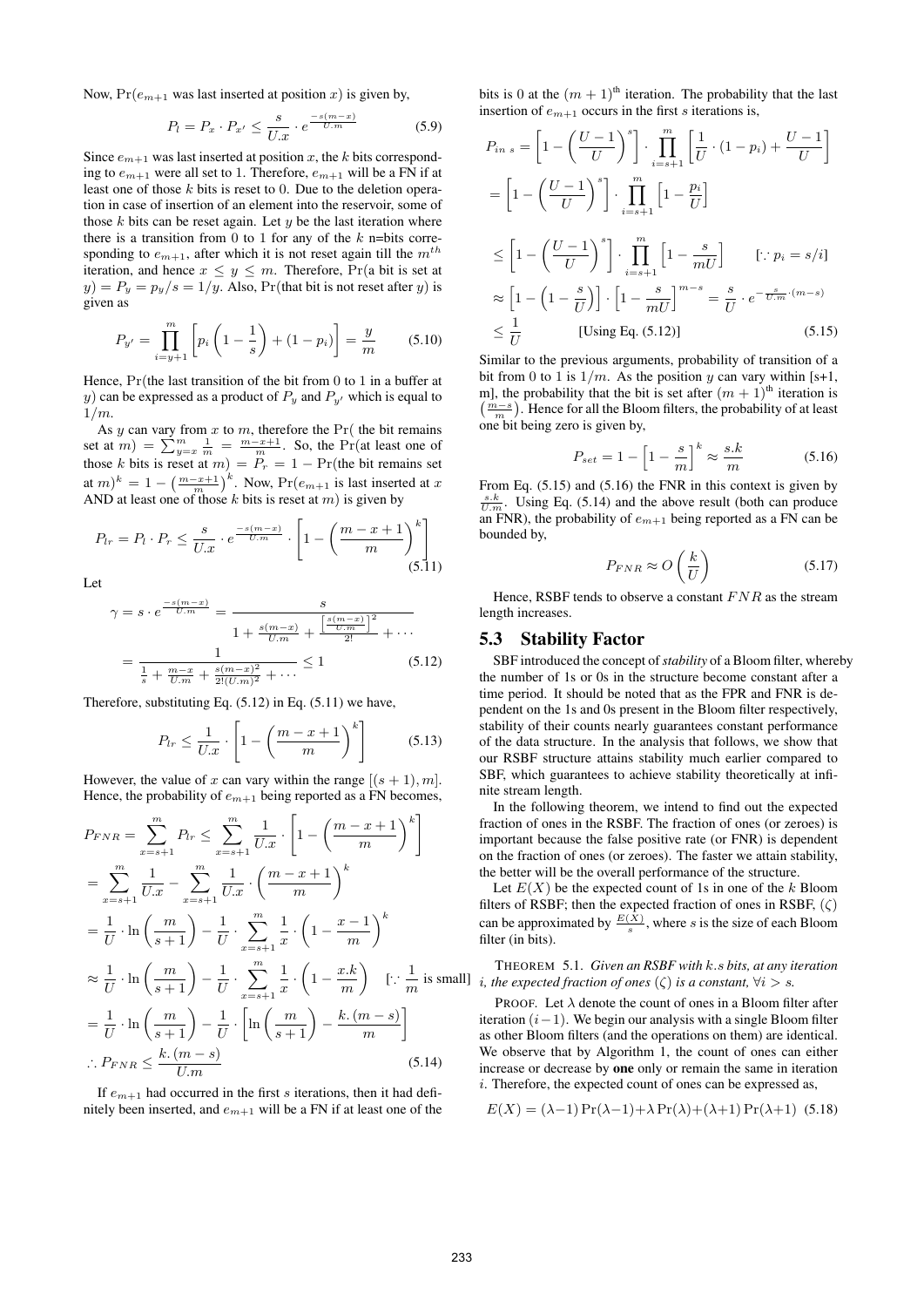since  $Pr(\lambda \pm j) = 0$ , where  $j \geq 2$ .

The count of ones in a Bloom filter can decrease by one when an element is inserted and the bit selected to be set was already set to 1, and during deletion, one of the set bits is reset to 0. The probability is given by,

$$
\Pr(\lambda - 1) = p_i \left[ \frac{\lambda \left( \lambda - 1 \right)}{s^2} \right] \tag{5.19}
$$

The count of ones can remain the same when the  $i^{\text{th}}$  element  $e_i$ in the stream is not inserted. Further, if the element is inserted, the count of ones can still remain the same if a 0 bit is selected to be set to 1 and a 1 bit is reset to 0 during deletion. Also, if the bit to be set to 1 is already set and that to be reset is already 0, the count of ones remain constant. Hence,

$$
Pr(\lambda) = (1 - p_i) + p_i \left[ \frac{\lambda (s - \lambda + 1)}{s^2} + \frac{\lambda (s - \lambda)}{s^2} \right] (5.20)
$$

Similarly, the count can increase by one if a 0 bit is set to 1 and during deletion any 0 bit is selected.

$$
\Pr(\lambda + 1) = p_i \left(\frac{s - \lambda}{s}\right)^2 \tag{5.21}
$$

Substituting Equations 5.19, 5.20 and 5.21 in Equation 5.18, we have,

$$
E(X) = p_i \left[ \lambda \left( \frac{1 - s}{s} \right)^2 + 1 \right] + \lambda (1 - p_i)
$$

$$
= \lambda + p_i \left[ \lambda \left( \left( \frac{s - 1}{s} \right)^2 - 1 \right) + 1 \right] = \lambda + p_i. \epsilon \quad (5.22)
$$

For any value that  $\lambda$  can assume, we have  $0 \leq |\epsilon| \leq 1$  and therefore the fraction of ones,  $E(X)/s$  in a buffer is a constant. Moreover, the fraction  $|p_i.\epsilon|$  is monotonically decreasing with increasing values of  $i$ , which is the stream length. Hence for large  $i, \epsilon$  is practically 0. This analysis holds identically for all the remaining  $(k-1)$  buffers. Therefore  $\zeta$  is a constant for RSBF.  $\square$ 

We now calculate the variance of the count of ones in a single Bloom filter,  $Var[X]$  which can be easily extended to the remaining Bloom filters, as discussed previously. Given,

$$
Var[X] = E[X^2] - (E[X])^2
$$

by simple algebraic manipulations, we have

$$
Var[X] \approx 2\left(\frac{\lambda}{s}\right) p_i \left[\frac{\lambda}{s} - 1\right] + p_i - p_i^2 \tag{5.23}
$$

Let  $\lambda = \beta.s$ , where  $0 \leq \beta \leq 1$ . Substituting this value in Eq. (5.23), we have,

$$
Var[X] = p_i (\beta^2 + (\beta - 1)^2) - p_i^2 \tag{5.24}
$$

Eq. (5.24) implies that the variance of the count of ones in the Bloom filters for RSBF is significantly low. For instance, when  $\beta = 0.5$  the variance is only  $(p_i/2 - p_i^2)$ . Further, as the length of the stream increases, the variance of the number of ones decreases in the Bloom filters for RSBF.

This analysis implies a faster convergence to stability for RSBF with respect to SBF which is validated by experimental results provided in Section 6 for various datasets.

# 5.4 Setting of Parameters

We explore the procedure of setting the parameters for the proposed algorithm to optimize its performance. Given a fixed amount of memory space, M in bits, we theoretically search for the best setting of the number of Bloom filters,  $k$  and the size of each Bloom filter, s, such that  $s.k = M$ . The algorithm takes M and the threshold FPR,  $FPR_t$  as inputs, and computes the optimal value of  $k$  and  $s$  to find a suitable operating point for RSBF with low overall FPR and  $FNR$ .

Assume that the algorithm conforms to the threshold FPR,  $FPR_t$  after the initial s elements of the stream has been processed. An FPR will occur for an element  $e_{s+1}$  if all the corresponding bits in the Bloom filter for  $e_{s+1}$  are set. Considering a single Bloom filter, the particular bit into which  $e_{s+1}$  hashes to will be set if at least one of the s elements maps into it. Therefore,

$$
P_{set} = 1 - P(\text{bit is not set by any of the } s \text{ elements})
$$

$$
= 1 - \left(1 - \frac{1}{s}\right)^s \approx 1 - \frac{1}{e}
$$
(5.25)

Hence for all bits of  $e_{s+1}$  in the Bloom filters, Eq. (5.25) becomes

$$
P_{FPR_s} = \left(1 - \frac{1}{e}\right)^k \tag{5.26}
$$

Also,  $e_{s+1}$  should not have occurred in the initial s elements. This can be captured by the factor  $((U - 1)/U)^s$ . Considering  $U$  to be large and  $s$  being a constant, this factor tends to 1, and hence we ignore this term in the present discussion.

Equating  $FPR_t$  and Eq. (5.26) we have

$$
\left(1 - \frac{1}{e}\right)^k = FPR_t
$$
  

$$
\therefore k = \frac{\ln (FPR_t)}{\ln \left(1 - \frac{1}{e}\right)}
$$
 (5.27)

and, 
$$
s = \frac{M}{k}
$$
 (5.28)

We find that FPR decreases with increase in the value of  $k$ , while  $FNR$  is the lowest when  $k = 1$ . Hence, to optimize this trade-offs, we take the value of k as the *arithmetic mean* of 1 and that obtained in Eq.  $(5.27)$ . Given the value of k, s can thus be appropriately set according to Eq. (5.28).

For applications requiring a low  $FNR$ , we can set  $k = 1$ , and for low FPR requirements  $k$  is set as Eq. (5.27). Hence, the RSBF algorithm can be dynamically adapted to the needs of any particular application. Section 6 exhibits that such choice of parameters help RSBF perform better than the competing algorithms.

# 6. RESULTS & ANALYSIS

We implemented both RSBF and SBF [13] algorithms and compared their performance based on real as well as synthetic datasets. The real dataset containing clickstream data  $1$  having around 3M records and random dataset with 1B records were used to evaluate the quality of membership query results generated.

We performed two sets of experiments to capture:  $(a)$  Variation of FNR, FPR and convergence with increasing number of records in the input, and (b) Variation of FNR and FPR with

<sup>1</sup> obtained from http://www.sigkdd.org/kddcup/ index.php?section=2000&method=data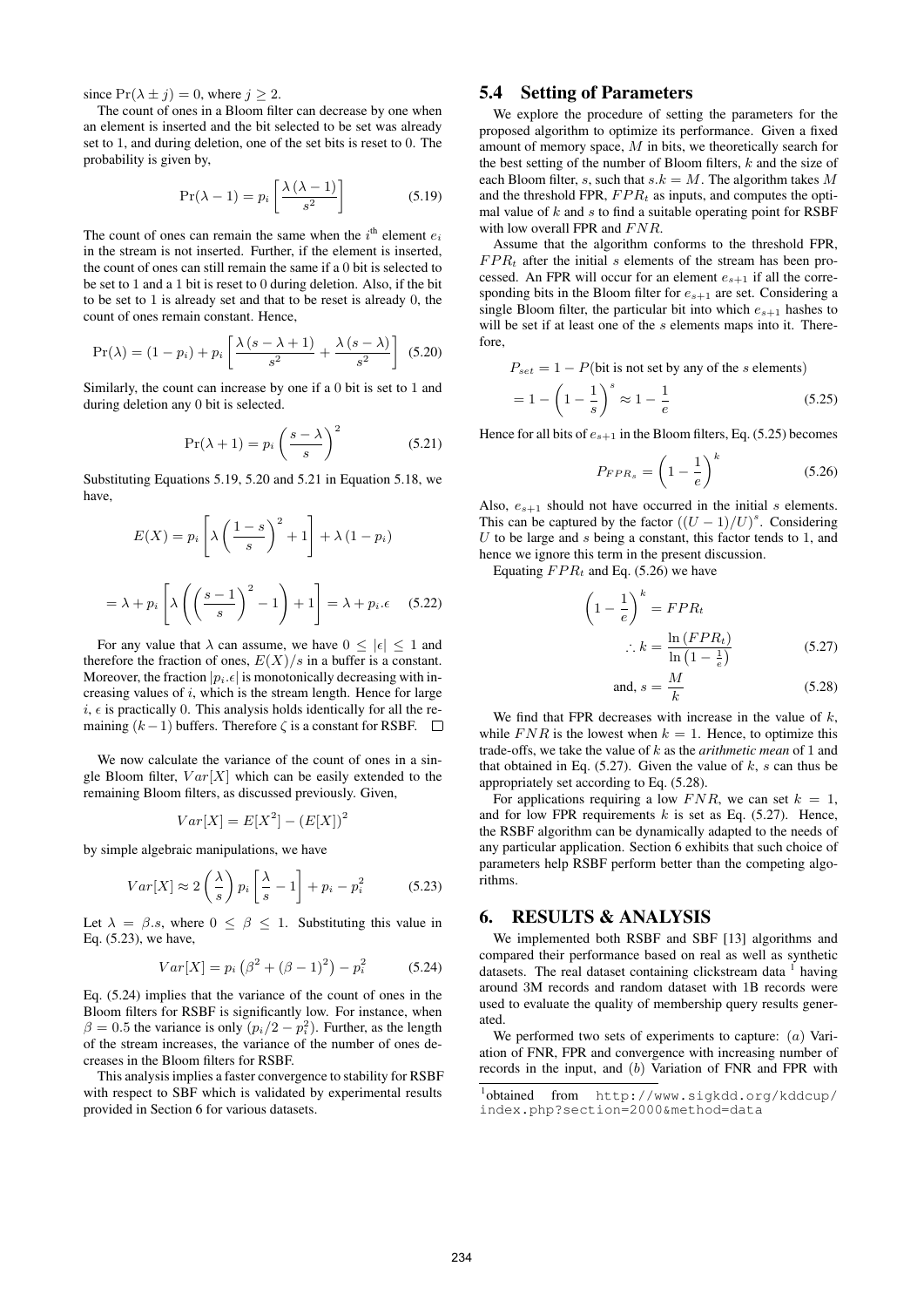increasing amounts of memory for sampling the input stream, using multiple datasets for increasing percentage of duplicates. In all the experiments,  $p^*$  was set to 0.03. For faster changing streams or for more biased reservoir sampling method,  $p^*$  can be set to a higher value.

#### 6.1 Quality Comparison

In this section we present the variation of FNR and FPR along with convergence rates with increasing number of records in the input stream. The memory used for the underlying Bloom filter data structure is kept constant for both SBF and RSBF in these experiments. For sake of clarity, points are plotted in the curves at every 1K input stream records.

Fig. 2 presents the comparison of FPR for real dataset with more than 3M records. Initially, till the number of input stream records reaches the threshold, RSBF has better FPR (0.001) than SBF (around 0.0025). RSBF in this stage accepts all the input records in its reservoir and the available memory determines the threshold count. It can also be observed that upto the threshold point RSBF will not incur any FNR.

As the number of records increase, the FPR performance of RSBF gradually becomes comparable to that of SBF. We note here that, even with a small memory of 2KB for around 3M elements, the FPR achieved is quite low, 0.0025. This demonstrates that both RSBF and SBF attain low FPR for large number of records with a significantly small memory space.

Fig. 3 presents the comparison of FPR for the synthetic dataset with 1B records. With 128MB memory, as the number of records increases, the FPR for RSBF stabilizes at 0.8%, while that for SBF stabilizes around 0.7%. With larger memory, 512MB memory, as the number of records increases, the FPR for both RSBF and SBF stabilizes at around 0.06%. Thus both RSBF and SBF attain comparable FPR for massive number of records, with the performance becoming nearly equal at larger memory. The use of *reservoir sampling* in RSBF enables the data structure in general to sieve out duplicates which occur in higher probability as the stream length increases, given the finite size of alphabet set of the input elements.



Figure 2: FPR Comparison

Fig. 4 compares the FNR between RSBF and SBF with increase in the number of records. For around 3M records and FPR threshold of 0.1, both RSBF and SBF show an initially increases in FNR, stabilizing as the number of records increases further. However, we observe that for both 2KB and 4KB memory, RSBF clearly outperforms SBF by a significant margin. For 2KB memory, RSBF has a stable FNR of 10% which is around



Figure 3: FPR Comparison

 $1.5\times$  better as compared to SBF which produces a stable FNR of 15%. With increase in memory the performance gap between the two further increases in favor of RSBF. We observe that for 4KB memory, RSBF attains a stable FNR of nearly 12% which is around  $1.83\times$  better than that of SBF with a stable FNR of 22%.

Fig. 5 also compares the FNR between RSBF and SBF albeit on synthetic dataset having 1B records and FPR threshold of 0.1. For both RSBF and SBF the FNR again initially increases but then stabilizes. We observe that for both 128MB and 512MB memory, RSBF similarly outperforms SBF. For 128MB memory, RSBF has a stable FNR of  $22\%$  which is around  $1.73\times$  better compared to SBF which has an FNR of 38%. With 512MB memory, for RSBF we observe a stable FNR of 7%, around  $1.86\times$ better than SBF with a stable FNR of 13%. Thus, RSBF consistently demonstrates better FNR than SBF upto to a factor of 1.86×, for different datasets.

We emphasize that such significant reduction in FNR is novel with respect to stable Bloom filters and extremely vital for practical applications such as search engines. This performance of RSBF can be attributed to the forced insertion of a stream element into the reservoir when the insert probability for the system falls below the threshold  $p^*$  as described earlier (Section 4). This approach eliminates the possibility of an FNR occurring due to repeated rejection of an element from being inserted into the reservoir given the lone operation of reservoir sampling. It can also be observed that essentially it helps RSBF to adapt its reservoir in dynamic streaming environments. Hence, it partially acts as a simple bias function for RSBF. SBF, on the other hand fails to meet such demands.

[13] proposes SBF having a unique feature, *stability* of the number of 1s present in the Bloom filter leading to a stable performance of SBF in terms of FPR and FNR. This stability poses an attractive feature for applications for guaranteeing a constant performance with increasing stream lengths. However, SBF converges to its stable point at a theoretical stream length of infinity. Practically, this represents a very large input stream. RSBF also exhibits such stability but converges to a stable performance at a much earlier point. This enables applications to guarantee efficiency at a much smaller stream length.

Fig. 6 compares the difference in the number of 1s for successive number of records, in the underlying Bloom filter data structures. By studying the variation in the difference in number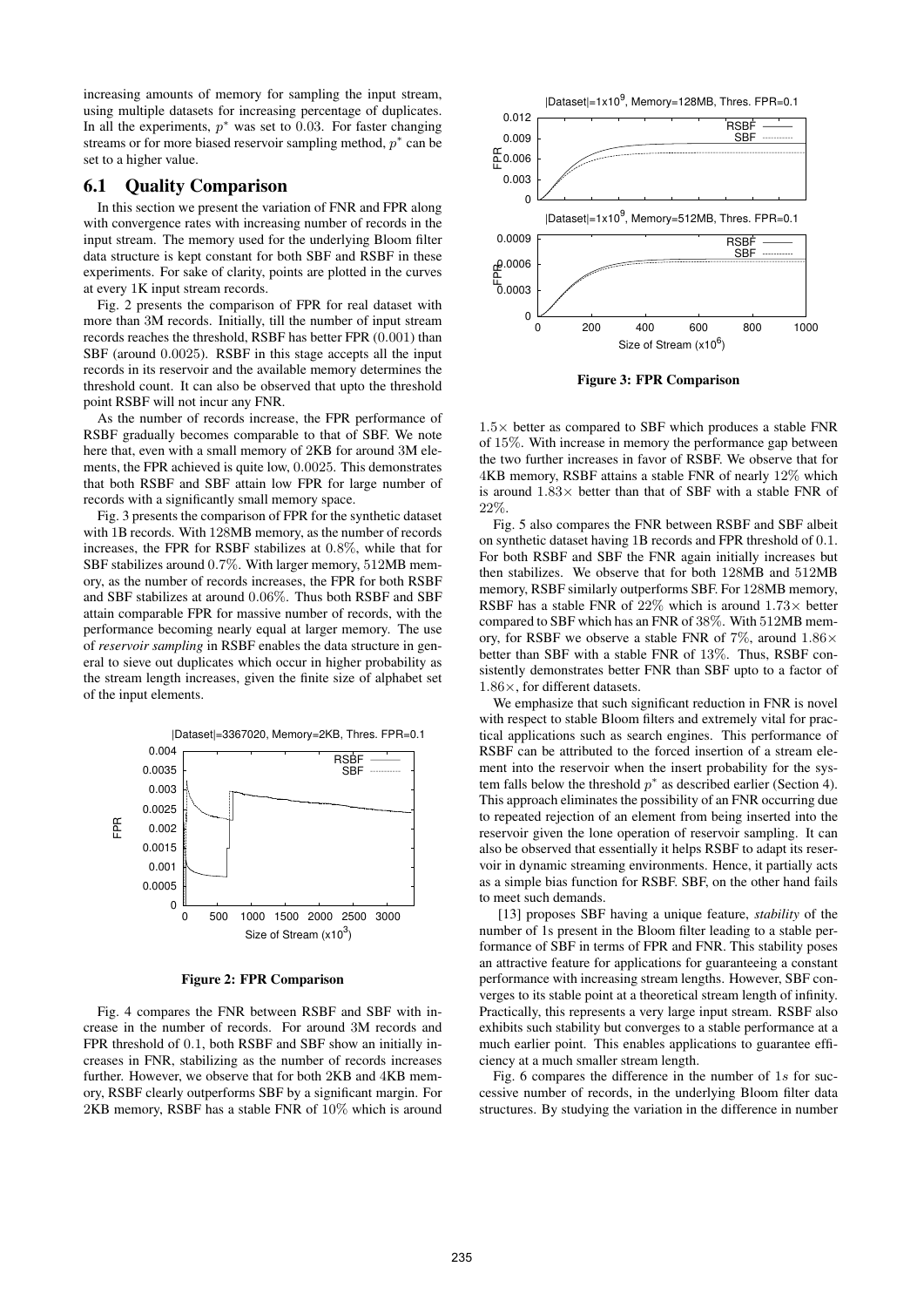

Figure 4: FNR Comparison: Real Dataset



Figure 5: FNR Comparison: Synthetic Dataset

of 1s with increasing number of records, one gets insights into the convergence behavior of the two algorithm. Here again, the total number of records is around 3M and FPR threshold used is 0.1. For 2KB memory, RSBF stabilizes quickly as the difference in the number of 1s stabilizes to nearly 0 at only 500K records. However, SBF does not stabilize even at 3M records. For 4KB memory, RSBF observes stability at around 1.5M records, but SBF fails to stabilize even at 3M records. This demonstrates that our algorithm, RSBF has much better convergence rate than SBF.

Fig. 7 similarly compares the difference in the number of  $1s$ of successive number of records for the synthetic dataset. With 512KB memory, the difference in the number of 1s stabilizes to zero faster for RSBF (shortly after 50 million records) as compared to SBF, which has not yet stabilized even at 455 million records. This exactly validates Eq. (5.22) that the number of 1s in RSBF becomes nearly constant much ahead of SBF.

We further emphasize the faster convergence of RSBF in Fig. 8 which compares the FNR of both the algorithms with increase in stream length. We observe that the increase of FNR in RSBF is around 0.1% over a stream length of 0.35M elements, having an average deviation of  $0.3 \times 10^{-6}$  per element. On the other hand, SBF demonstrates an increase in FNR of around 0.3% over 0.3M element with the average deviation as  $1 \times 10^{-6}$ . Therefore,



Figure 6: Convergence Rate Comparison: Real Dataset



Figure 7: Convergence Rate Comparison: Synthetic Dataset

one can figure out that RSBF converges to an almost stable FNR much earlier in the stream than SBF. This in turn reinforces the faster convergence of the stability curves of RSBF compared to SBF, described earlier.

#### 6.2 Detailed Analysis

In this section, we present detailed analysis of the algorithms, RSBF and SBF compared against variation of memory used and percentage of distinct elements in the stream.

Table 2 presents the FNR and FPR with 100K records and 76% distinct records while varying memory used for the underlying Bloom Filter data structure from 16K bits to 4.2M bits. Here, both the FNR and FPR of RSBF and SBF are close to each other for different values of memory used. This is due to the fact that the stream size is quite small and neither of the structures have reached their stability point. Table 3 presents the FNR and FPR with 10M records and 49% distinct records with varying memory from 16K bits to 4.2M bits. Here again, we observe comparable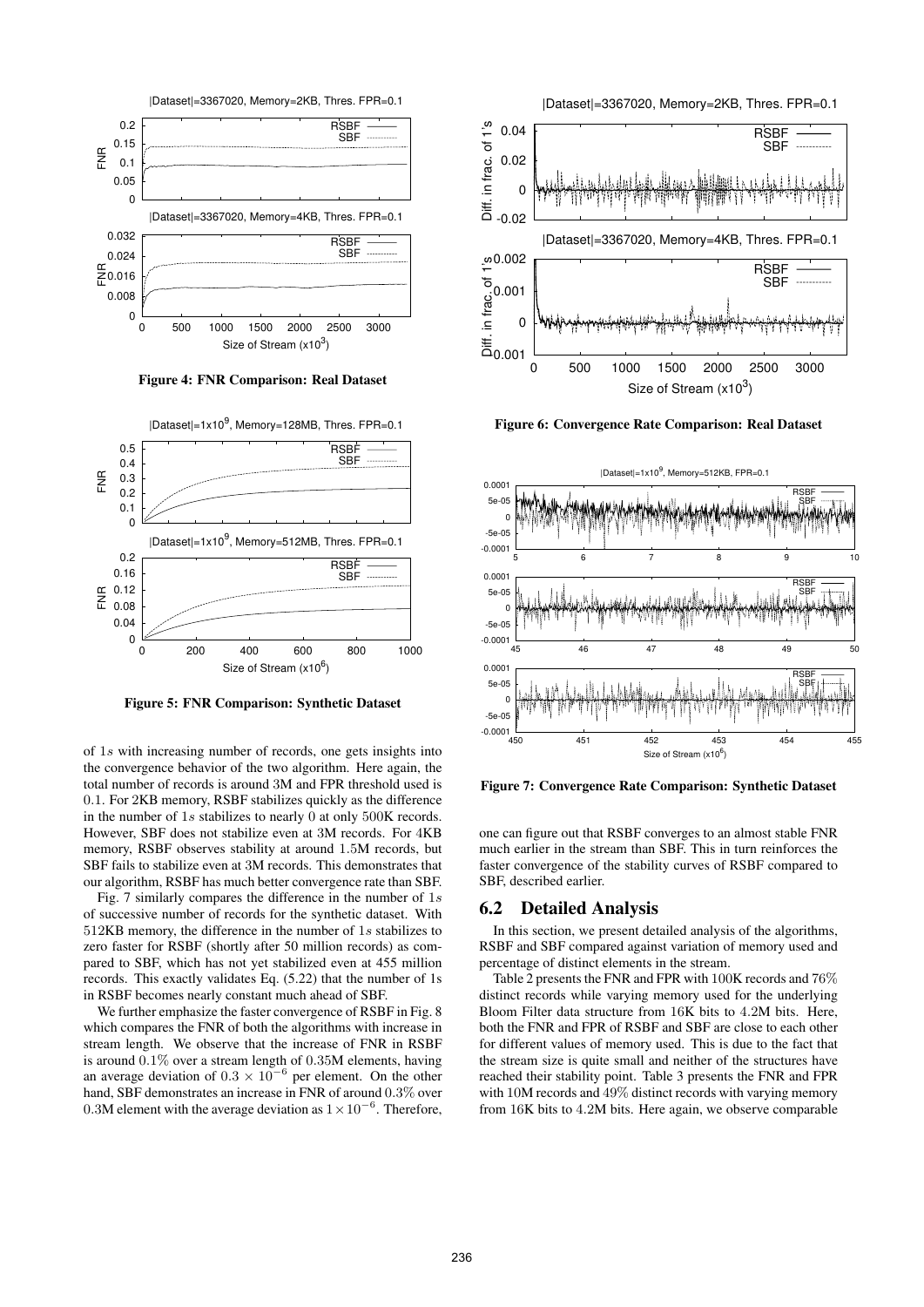

Figure 8: FNR Stability Rate: Synthetic Dataset

results for both FNR and FPR in RSBF and SBF as the number of duplicates and distinct elements in the stream are roughly equal. However, with 10M records, and percentage of distinct elements lesser than 49%, RSBF has better FNR than SBF as exhibited in other dataset values given below.

| <b>Space</b><br>(in bits) | <b>SBF</b><br>$\%$ FNR | <b>RSBF</b><br>$\%$ FNR | <b>SBF</b><br>$\%$ FPR | <b>RSBF</b><br>$\%$ FPR |
|---------------------------|------------------------|-------------------------|------------------------|-------------------------|
| 16384                     | 85.06                  | 84.49                   | 10.05                  | 11.22                   |
| 65536                     | 74.37                  | 74.85                   | 8.093                  | 8.384                   |
| 4194304                   | 5.51                   | 6.29                    | 0.00382                | 0.00263                 |

Table 2: Dataset of 100K elements (76% Distinct)

| <b>Space</b><br>(in bits) | <b>SBF</b><br>$\%$ FNR | <b>RSBF</b><br>$\%$ FNR | <b>SBF</b><br>$\%$ FPR | <b>RSBF</b><br>$\%$ FPR |
|---------------------------|------------------------|-------------------------|------------------------|-------------------------|
| 16384                     | 88.83                  | 87.52                   | 11.08                  | 12.464                  |
| 262144                    | 88.11                  | 86.89                   | 10.86                  | 12.12.                  |
| 4194304                   | 77.33                  | 77.73                   | 7.822                  | 7.914                   |

Table 3: Dataset of 10M elements (49% Distinct)

Table 4 presents the FNR and FPR with 695M records and 15% distinct records while varying memory used for the underlying Bloom Filter data structure from 262K bits to 4.2B bits. Here, FNR achieved by RSBF is better than SBF and this gap is higher when larger memory is used. At around 67M bits, RSBF has FNR of 58.3%, while SBF has FNR of 82.48%; while at 1B bits, RSBF has FNR of 23.12%, while SBF has FNR of 37.79%. However, the FPR values remain similar across both these algorithms.

Table 5 presents the FNR and FPR with 1B records and 10% distinct records while varying memory used for the underlying Bloom Filter data structure from 262K bits to 4.2B bits. Here again, FNR achieved by RSBF is better than SBF. At around 67M bits, RSBF has FNR of 58%, while SBF has FNR of 82%; while at 1B bits, RSBF has FNR of 23.47%, while SBF has FNR of 37%. The ratio of FNR between SBF and RSBF increases to  $1.74 \times$  at 4.2B bits. However, the FPR values remain similar across both these algorithms. This demonstrates, that our algorithm, RSBF has consistent superior FNR compared with SBF, with FPR values close to SBF though sometimes higher by a small margin.

| <b>Space</b> | <b>SBF</b> | <b>RSBF</b> | <b>SBF</b> | <b>RSBF</b> |
|--------------|------------|-------------|------------|-------------|
| (in bits)    | $\%$ FNR   | $\%$ FNR    | $\%$ FPR   | $%$ FPR     |
| 262144       | 88.86      | 87.47       | 12.51      | 11.1        |
| 67108864     | 82.48      | 58.2818     | 8.3        | 8.4         |
| 1073741824   | 37.79      | 23.12       | 0.742      | 0.89        |
| 4294967296   | 12.94      | 7.37        | 0.069      | 0.072       |

Table 4: Dataset of 695M elements (15% Distinct)

| <b>Space</b><br>(in bits) | <b>SBF</b><br>$\%$ FNR | <b>RSBF</b><br>$\%$ FNR | <b>SBF</b><br>$\%$ FPR | <b>RSBF</b><br>$\%$ FPR |
|---------------------------|------------------------|-------------------------|------------------------|-------------------------|
| 67108864                  | 82.58                  | 67.66                   | 8.262                  | 10.262                  |
| 1073741824                | 38.17                  | 23.47                   | 0.7                    | 0.83                    |
| 4294967296                | 13.163                 | 7.53                    | 0.0634                 | 0.0664                  |

Table 5: Dataset of 1B elements (10% Distinct)

### 7. CONCLUSIONS & FUTURE WORK

Real-time data redundancy removal for streaming datasets poses a challenging problem. We have presented the design of a novel Bloom filter based on biased Reservoir Sampling. Using threshold based non-temporal bias function, we obtain improved FNR and convergence rates as compared to [13] while maintaining similar FPR. Using detailed theoretical analysis, we prove upper bounds on FPR and FNR. Further, we prove better convergence (stability of number of 1s) of our algorithm with expected bounds on the number of 1s compared to other algorithms.

We demonstrate real-time in-memory DRR using both real and synthetic datasets of the order of 1B records. We demonstrate upto  $2\times$  better FNR and much better convergence rates compared to the best [13] prior results. To the best of our knowledge, RSBF offers the best known FNR and convergence rates for streaming datasets with the same memory requirement as that of SBF. In future, we hope to study the effect of other temporal and nontemporal biased functions for reservoir sampling to improve the FNR. Investigation for methods of parallelizing the RSBF algorithm may in turn lead to further advancements of parallel data redundancy removal research.

# 8. REFERENCES

- [1] A. Adya, W. J. Bolosky, M. Castro, G. Cermak, R. Chaiken, J. R. Douceur, J. Howell, R. J. Lorch, M. Theimer, and R. Wattenhofer. Farsite: Federated, available, and reliable storage for an incompletely trusted environment. In *OSDI*, 2002.
- [2] C. Aggarwal and P. Yu. *Data Streams: Models and Algorithms*. Springer, 2007.
- [3] C. C. Aggarwal. On biased reservoir sampling in the presence of stream evolution. In *VLDB*, 2006.
- [4] B. Ahu, K. Li, and R. H. Patterson. Avoiding the disk bottleneck in the data domain deduplication file system. In *FAST*, pages 269–282, 2008.
- [5] N. Alon, Y. Matias, and M. Szegedy. The space complexity of approximating the frequency moments. In *STOC*, pages 20–29, 1996.